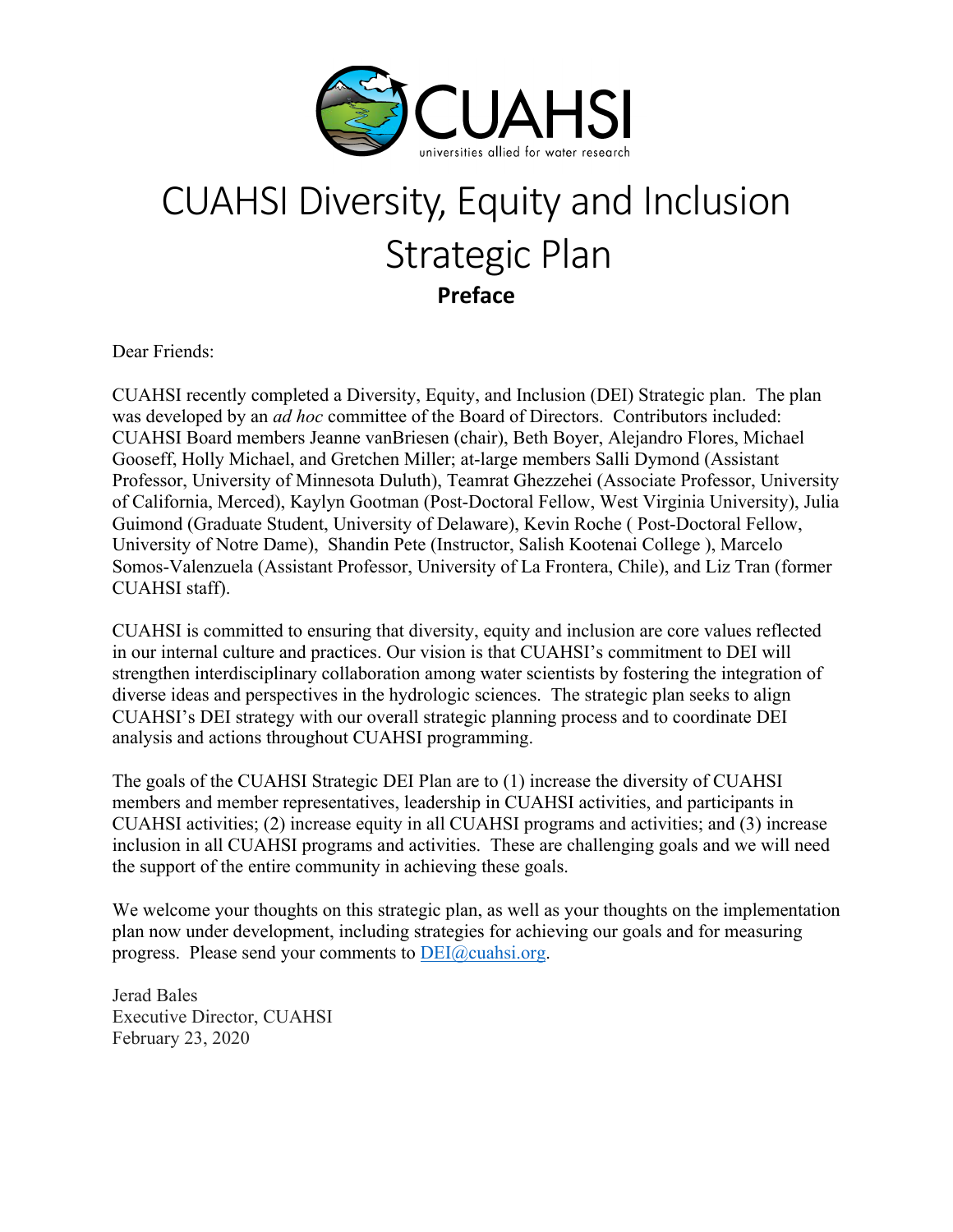# **CUAHSI Strategic Plan for Diversity, Equity, and Inclusion Introduction**

CUAHSI's strategic plan for Diversity, Equity, and Inclusion (DEI) is a first step to align the DEI strategy with CUAHSI's strategic planning process and to coordinate DEI analysis and action throughout CUAHSI programming. Diversity is defined by the full spectrum of personal attributes, cultural affiliations, and professional or socioeconomic statuses that characterize individuals' identities<sup>1</sup>. Inclusion is about all members of a community, regardless of these identities, feeling valued and welcomed<sup>2</sup>. Equity focuses on ensuring access to the same opportunities for all our community members. Consistent with our scientific peer and related organizations (e.g., AGU), we believe advancing diversity, equity and inclusion within our scientific organizations and professions will require iterative actions and evaluation.<sup>3</sup> Following the example of the National Science Foundation (NSF), we believe this plan provides shared direction, encourages commitment, and creates alignment<sup>4</sup> so that CUAHSI can coordinate and collaborate with the many organizations focused on diversity, equity and inclusion. Further, we are committed to developing structures and strategies that institutionalize a culture of inclusion and equity so that the success of these initiatives is sustainable within CUAHSI.

### **Background and Charge**

In January 2019, the CUAHSI Board of Directors created the ad hoc committee for Diversity and Inclusion and created the following charge to the committee:

- Review the current state of the CUAHSI Diversity and Inclusion policy and practices, the policies and practices of other professional/scholarly societies, and the needs of CUAHSI members;
- Develop a CUAHSI Policy on Diversity and Inclusion to reflect the above needs, and to include working definition for diversity and inclusion for CUAHSI;
- Review diversity participation in all facets of CUAHSI activities;
- Review and recommend additional areas for CUAHSI to provide increased support and measures of effectiveness for a more robust CUAHSI diversity and inclusion program;
- Recommend any additional considerations for CUAHSI to inform and engage its members more broadly on the issues of diversity and inclusion.

In April 2019, as part of the CUAHSI Cooperative Agreement funding from the NSF, CUAHSI was charged with producing a Strategic Plan for Diversity by the end of 2019 and an Implementation Plan based on that Strategic Plan in 2020. The charge from the Board of

<sup>&</sup>lt;sup>1</sup> Attributes may include, but are not limited to, "characteristics such as national origin, language, race, color, disability, ethnicity, gender, age, religion, sexual orientation, gender identity, socioeconomic status, veteran status, educational background, and family structures. The concept of diversity also encompasses differences among people concerning where they are from and where they have lived and their differences in thought and life experiences." NSF, 2012. In addition, CUAHSI also identifies as a core value consideration of diversity of professional experiences, expertise, employment sector, and professional career stage.

<sup>2</sup> Inclusion is defined as having a culture that connects each individual to the organization; "encourages collaboration, flexibility, and fairness; and leverages diversity throughout the organization so that all individuals are able to participate and contribute to their full potential."

<sup>3</sup>These concepts are consistent with remarks by AGU President Eric Davidson.

<sup>4</sup> National Science Foundation's Diversity and Inclusion Strategic Plan 2012-2016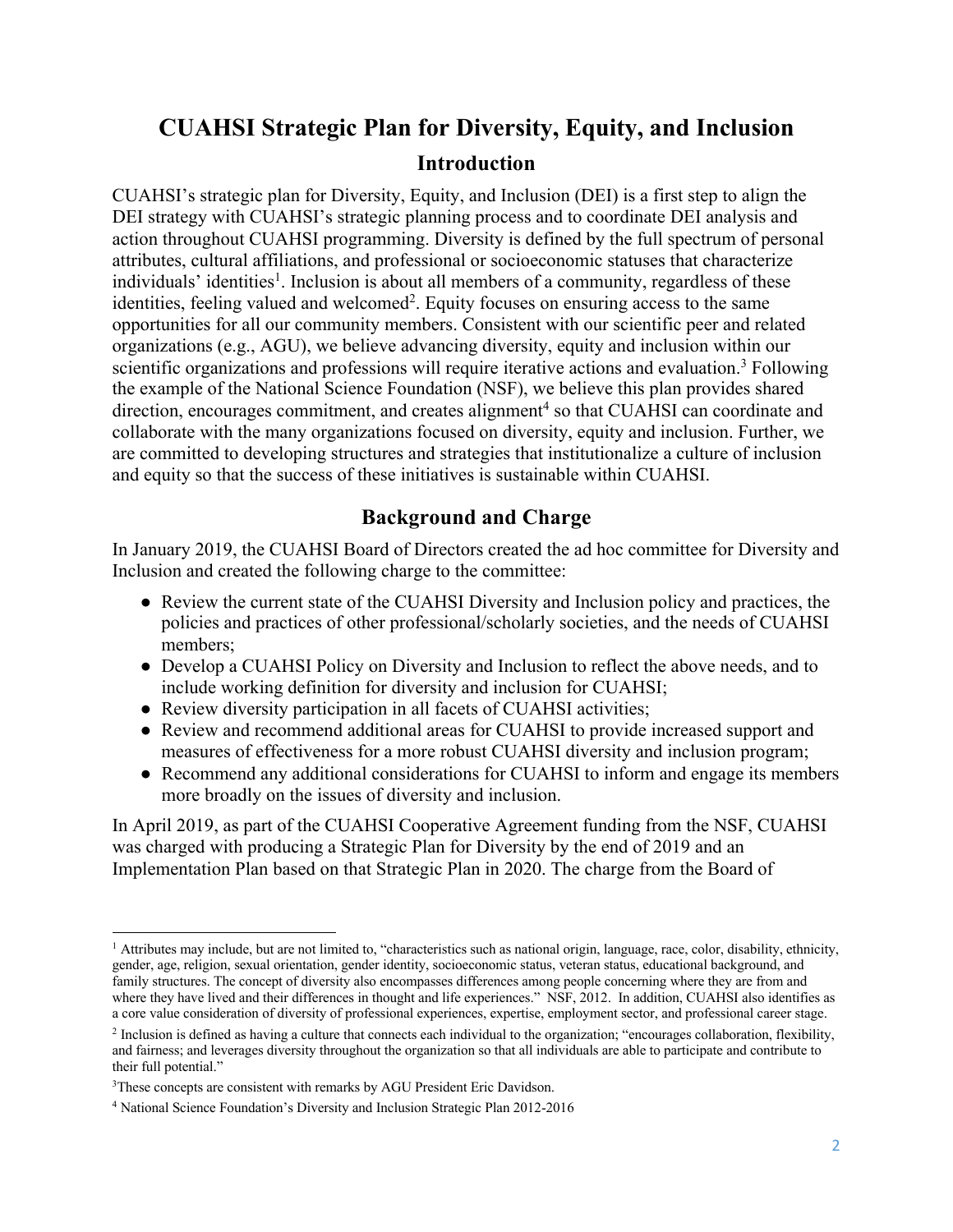Directors (above) incorporates components of both the Strategic Plan and the Implementation Plan. The present document is the Strategic Plan only.

## **Vision and Mission**

The Consortium of Universities for the Advancement of Hydrologic Science, Inc. (CUAHSI) is committed to ensuring that diversity, equity and inclusion (DEI) are core values reflected in our internal culture and practices. We support inclusivity and oppose discrimination of any kind, including that which is based on race, religion, nationality, ethnicity, language, political opinion, sex, gender identity and expression, sexual orientation, disability, age, and socioeconomic status. Further, we support broad inclusion of colleagues across career stages, experience level, expertise, employment sector and professional background. We will take concrete steps to fulfil this mission by addressing the objectives described below, and we pledge to quantify, monitor, and report our progress to CUAHSI members.

Our vision is that this commitment to DEI will strengthen interdisciplinary collaboration among water scientists fostering the integration of diverse ideas and perspectives in the hydrologic sciences. Further, our work will expand public awareness of the complex hydrological challenges of the 21<sup>st</sup> century and empower members of an increasingly diverse society to identify and address these challenges. Our commitment to DEI strengthens the basic tenets of CUAHSI's mission and core values as described in the CUAHSI Strategic Plan<sup>5</sup>.

# **Strategic Goals**

The goals of the CUAHSI Strategic Diversity Plan are to (1) increase the diversity of CUAHSI members and member representatives, leadership in CUAHSI activities, and participants in CUAHSI activities; (2) increase equity in all CUAHSI programs and activities; and (3) increase inclusion in all CUAHSI programs and activities. As a strategic plan, the present document provides vision and strategic goals, leaving specific implementation and programming steps to subsequent plans. However, there are key actions CUAHSI will immediately undertake to support the development of an implementation plan. Thus, within each goal, short-term actions are described as well as potential approaches for longer term implementation.

#### **Goal 1. Deepen knowledge in Diversity, Equity, and Inclusion within CUAHSI leadership.**

Change is not rapid, and research on diversity suggests maintaining active focus and accountability on expectations of change is necessary for progress. Ongoing efforts across scientific fields are likely to yield new analysis and synthesis with respect to interventions that work. For example, the National Academies has an ongoing project, Addressing the Underrepresentation of Women in Science, Engineering, and Medicine, with a report due out in 2020. The National Science Foundation has funded multiple projects in the Inclusion across the Nation of Communities of Learners of Underrepresented Discoverers in Engineering and Science (INCLUDES) Initiative as well as in its Organizational Change for Gender Equity in STEM Academic Professions (ADVANCE) Program. CUAHSI will follow the results of these (and other) projects and activities and incorporate best practices identified through these efforts into its planning. This will require both board and staff attention. While DEI is everyone's job, an initial action will be to identify a lead staff member who will be responsible for considering DEI

<sup>5</sup> CUAHSI Strategic Plan: https://www.cuahsi.org/library/strategic-plans/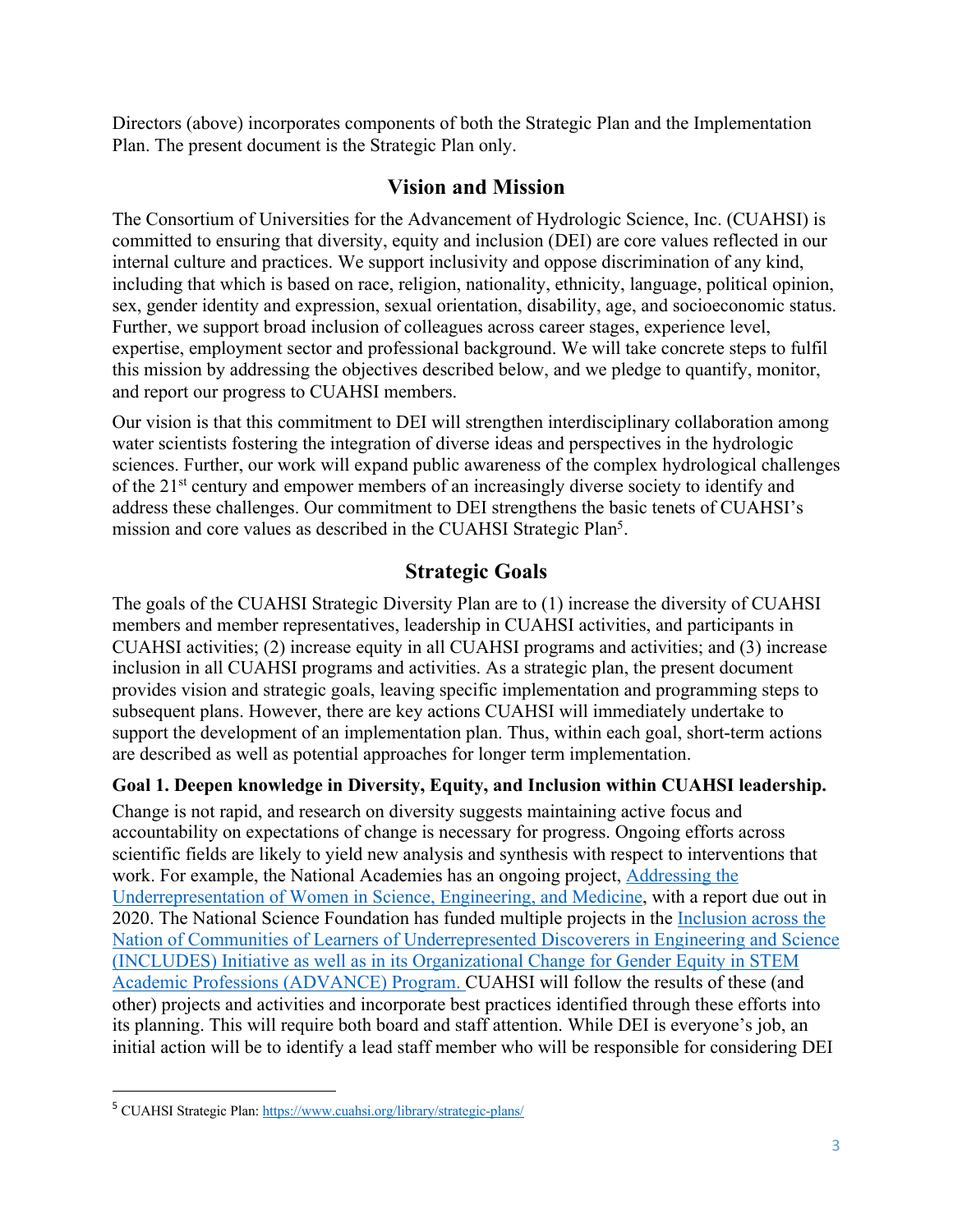issues within each programmatic area. The board may also want to convert the ad hoc Diversity and Inclusion committee to a standing Diversity, Equity and Inclusion committee.

#### **Goal 2. Expand understanding of Diversity, Equity, and Inclusion among CUAHSI staff and volunteers.**

It is important that CUAHSI staff and leadership understand the value of DEI to the organization. CUAHSI staff will identify relevant and appropriate DEI training and will be trained on best practices to enhance DEI. Onboarding of new Directors will include DEI training, and CUAHSI expectations for DEI will be provided to all CUAHSI program participants. As an example of training available, the Earth Science Women's Network (ESWN)<sup>6</sup> developed bystander intervention workshops for scientists to combat harassment and bullying in science. They are particularly focused on harassment that occurs in informal science settings – laboratories, field sites, ships, planes, etc. They are working on 'train the trainer' workshops, which could be leveraged to expand their reach to partners, including CUAHSI. Workshop information at: https://serc.carleton.edu/advancegeo/workshops/index.html

#### **Goal 3. Expand membership to include a broader range of academic institutions.**

According to the CUAHSI bylaws, full CUAHSI membership is available to institutions with "graduate degree programs in hydrologic sciences;" other academic institutions are eligible for associate member status. We expect this was originally intended to emphasize the organization's commitment to support the research enterprise. CUAHSI has grown sufficiently and the science community has evolved to a point such that this limited access to full membership is no longer appropriate. By continuing to limit membership in such a way, CUAHSI may be inadvertently sending the message to undergraduate-focused (including two-year schools) and minorityserving institutions that they are considered lesser and not fully qualified to participate in CUAHSI activities. Deeper inclusion of such institutions will serve the entire community in multiple ways including better connecting a more diverse group of students to potential graduate school opportunities, expanding CUAHSI's educational outreach activities, and uptake of CUAHSI services by a wider pool of students and faculty. The CUAHSI board will propose a bylaws change to the CUAHSI membership to allow increased inclusivity. In parallel with this structural change, longer-term actions will include targeted outreach activities to build membership among minority-serving institutions.

#### **Goal 4. Develop new targeted programs to increase diversity within the CUAHSI community.**

Successful activities and programs related to diversity in the geosciences have been documented (e.g., Promoting Geoscience Research, and Success, PROGRESS)<sup>7</sup> and often include activities specifically designed to increase connections among junior professionals or pre-professionals and more senior role models and mentors. Similarly, programs like RESESS (Research Experiences in Solid Earth Science for Students), are dedicated to increasing the diversity of the geoscience workforce by supporting students from historically under-represented groups.

<sup>6</sup> ESWN is a peer-to-peer mentoring network. https://eswnonline.org

<sup>7</sup> Hernandez, P.R., Bloodhart, B., Barnes, RT, Adams, AS, Clinton, SM, Pollack, I., Godfrey, E., Burt, M., Fischer, EV (2017) Promoting professional identity, motivation, and persistence: benefits of an informal mentoring program for female undergraduate students, PLoS ONE 12(11):e0187531. https://doi.org/10.1371/journal.pone.0187531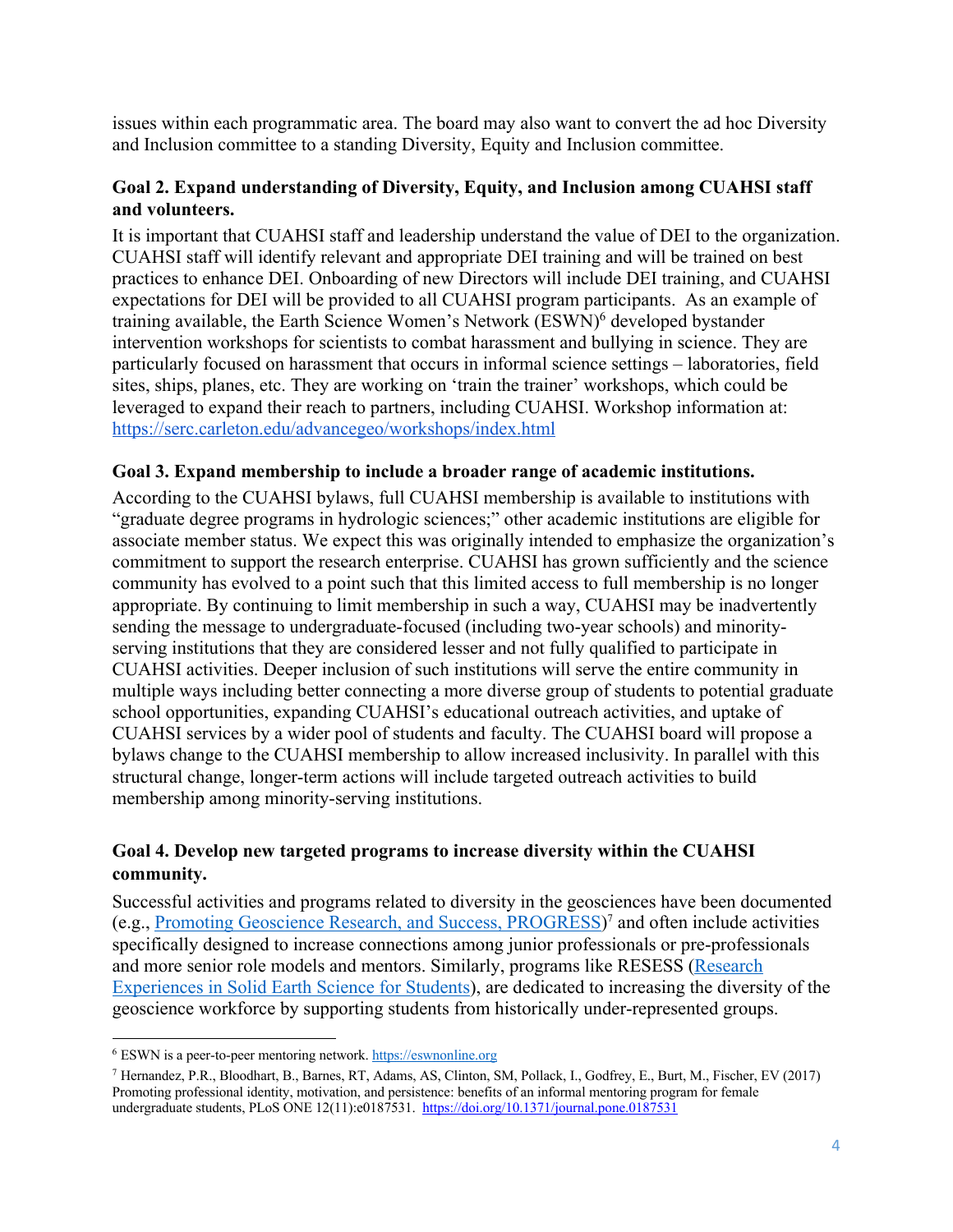CUAHSI's role as a professional organization gives it an important capacity to engage in this type of targeted development of connections among scientists with different backgrounds and from diverse communities. CUAHSI will reach out to potential partner organizations to begin discussions of collaborative engagement. In the longer term, CUAHSI will, in partnership with the community, evaluate the feasibility of a mentoring program that pairs scientists from the CUAHSI community with students from under-represented groups, which may require additional funds. CUAHSI will also seek funding to support a new fellowship program to enable underrepresented students to attend CUAHSI programs.

In parallel with targeted programs to increase diversity, CUAHSI will consider how a focus on DEI can be woven into existing programs (e.g. Pathfinders, Summer Institute, etc.), such that DEI is an integral component of all CUAHSI activities and is woven into the fabric of the organization.

#### **Goal 5. Raise awareness of DEI issues in the CUAHSI community.**

CUAHSI's mission is "to advance water science by strengthening interdisciplinary collaboration in the water science community, to empower the community by providing critical infrastructure, and to promote education in the water sciences at all levels<sup>8</sup>." The building blocks of this mission are the foundation of an inclusive community. By raising the awareness of the CUAHSI community to issues around DEI in hydrological sciences, CUAHSI can further strengthen, educate, and empower the community. Stronger community and interdisciplinary collaborations can be achieved by refining CUAHSI's own policies and practices such that the CUAHSI community and CUAHSI's programs can become more inclusive and equitable. This goal will be supported by specific programming, such as a Diversity, Equity and Inclusion session at CUAHSI conferences, workshops and cyberseminars on an aspect of diversity in hydrology (e.g., tribal water rights), workshops on integrating diversity within hydrologic teaching or mentoring, and hosting bystander training. As noted for goal 4, CUAHSI will seek funding to provide financial support to help enable the success of students from underrepresented and underresourced backgrounds.

#### **Goal 6. Increase inclusion and equity in CUAHSI programming.**

Many conferences and organizations have developed codes of conduct for their scientific meetings designed to create safe, open, and professional environments and to support the respectful, inclusive and equitable treatment of all participants (e.g., AGU<sup>9</sup>, Gordon Research Conferences<sup>10</sup>). These codes remind participants that treating others with respect and avoiding discriminatory, exclusionary, or harassing behaviors is expected. Such policies provide clear guidance with regard to expectations and are backed up by a set of policies and procedures to manage violations (e.g., AGU's Scientific Integrity and Professional Ethics Policy)<sup>11</sup>. An important component of both equity and inclusion efforts is to ensure diverse participation in panels and speaking components of programs. As noted by Dr. Francis Collins, Director of the National Institutes of Health, 'too often, women and members of groups underrepresented in

<sup>8</sup> CUAHSI Strategic Plan: https://www.cuahsi.org/library/strategic-plans/

<sup>9</sup> AGU Meetings Code of Conduct, https://fallmeeting.agu.org/2018/agu-meetings-code-of-conduct/

<sup>&</sup>lt;sup>10</sup> Gordon Research Conferences "Inappropriate Behavior Policy," https://www.grc.org/about/grc-policies-and-legal-disclaimers/

<sup>&</sup>lt;sup>11</sup> AGU Ethics Policy, updated September 2017, https://ethics.agu.org/files/2013/03/Scientific-Integrity-and-Professional-Ethics.pdf